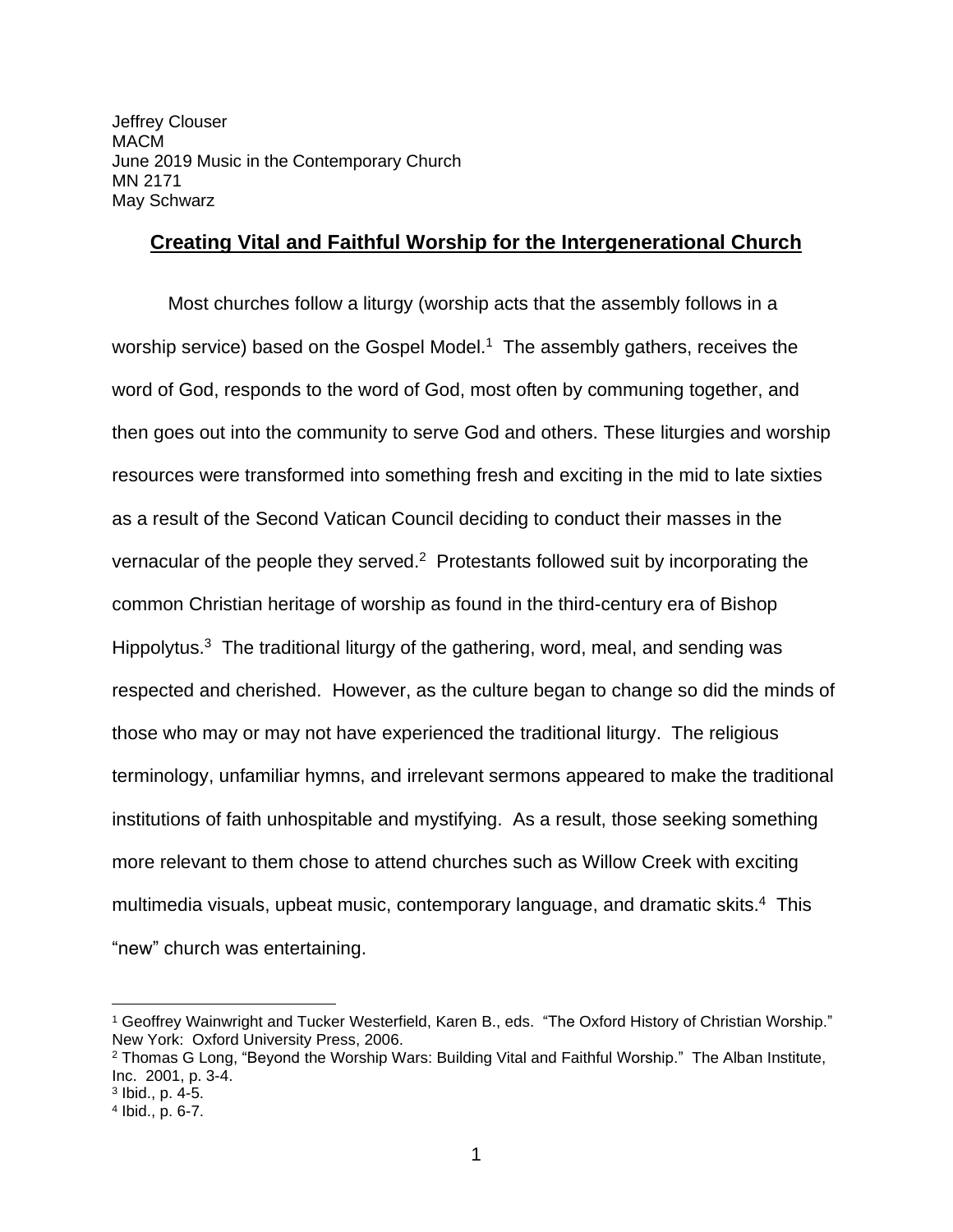However, Thomas Long, the author of *Beyond the Worship Wars,* discovered

that those who were drawn to the entertainment factor of the Willow Creek church still

longed for some of the Christ-centered elements found in the "traditional" church thus a

"third way" to worship was developed by the "vital and faithful churches." Vital "because

they are an active and growing church," and faithful "because they remain true to the

heritage of the church."<sup>5</sup> According to Long, vital and faithful congregations:<sup>6</sup>

- 1. Experience the mystery
- 2. Show hospitality
- 3. Display the sense of drama in worship
- 4. Embrace and utilize a variety of excellent music in many styles
- 5. Creatively adapt worship spaces
- 6. Connect worship and local mission throughout the service
- 7. Employ worship elements and responses that are ordered and known by heart
- 8. End worship joyfully
- 9. Have strong worship leaders/pastors

This "third way" to worship really speaks to the intergenerational component of

many congregations today. Intergenerational congregations have a membership that

consists of two or more generations which participate in activities that make them aware

of different perspectives. There is an increasing interaction and cooperation among the

generations to achieve goals that bring about change in the church.<sup>7</sup> In this paper I will

review these nine characteristics which illustrate how church musicians and worship

leaders can create vital and faithful worship that ensures success in the current

intergenerational context of worship services.

# **1. Vital and faithful congregations experience the mystery.**

<sup>5</sup> Ibid., p. 11-13.

<sup>6</sup> Ibid., p. 13.

<sup>7</sup> American Choral Directors Association. "The February 2017 addition of the Choral Journal," [http://acda.org/files/choral\\_journals/CJFeb17.pdf](http://acda.org/files/choral_journals/CJFeb17.pdf)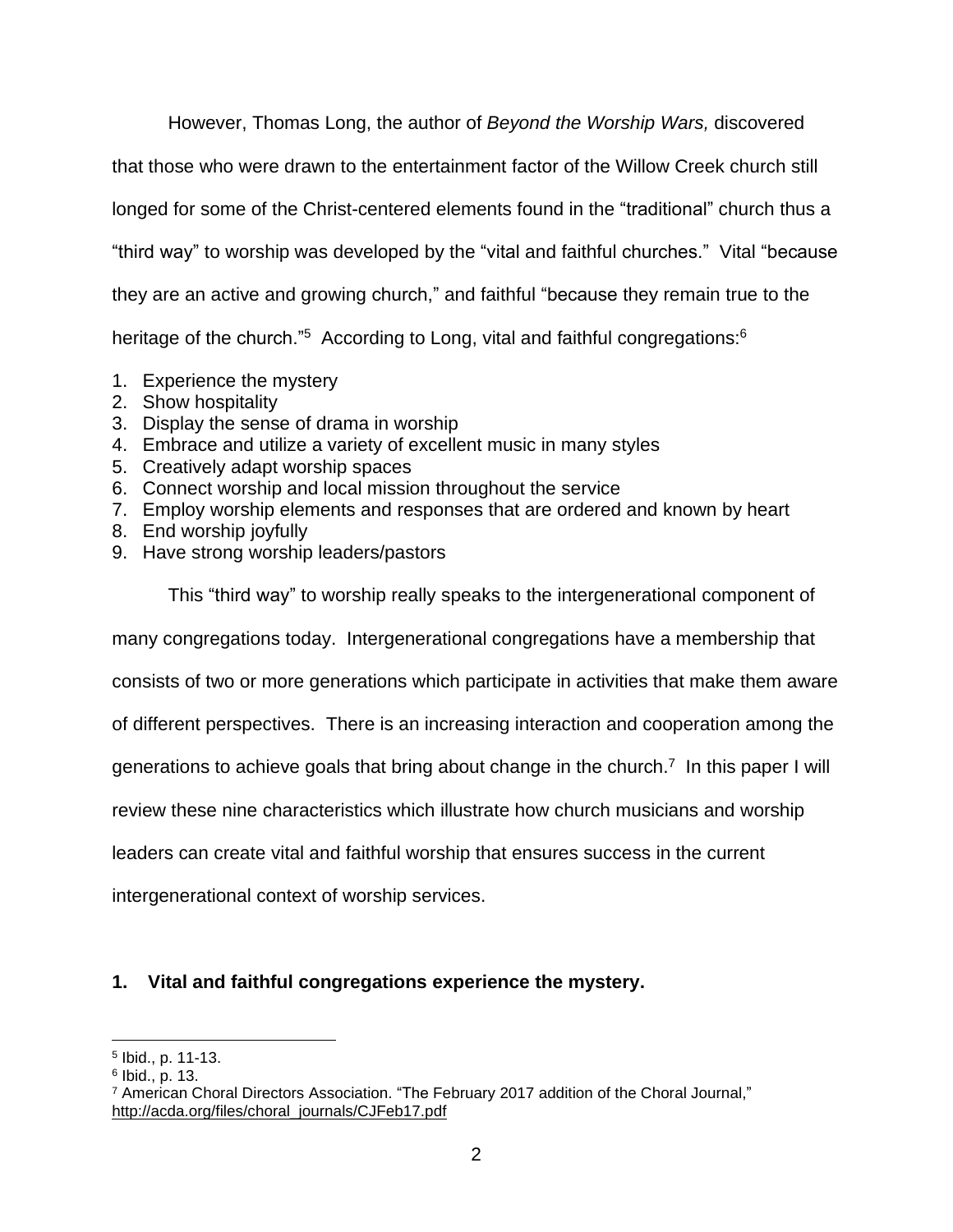Long believes authentic worship meets people's needs because people need worship. We need to join with others in our worshipful acts of devotion, praise, obedience, thanksgiving and petition.**<sup>8</sup>** Long states, "Worship is what happens when people become aware that they are in the presence of the living God."**<sup>9</sup>** We need to be in a right and loving relationship with God and join ourselves in community with others when communing with God. We come to worship because we want to experience God. Our experiences with God are not something we can control; however, we can create a worship experience that invokes suspense, mystery, and intrigue indicating that something important is going to happen during worship. Leaders should be reverent, the space intimate and simply adorned, and time allotted for silence. Allow the congregation to become aware of the presence of the mystery. In the words of Barry Liesch, "Set aside our preferences and traditions in order to allow God to work freely."**<sup>10</sup>**

#### **2. Vital and faithful congregations show hospitality.**

Humans not only desire to commune with God but we also desire the companionship of others and long to be in community with others who also hunger for God. Thus, worship not only needs to be God directed but also needs to be people directed. The church should be a place where people are known, welcomed, and loved through the use of name tags, easy to sing hymns and songs, and prayers from the heart.**<sup>11</sup>** The focus should be on relationships and intimacy before religious commitment

<sup>8</sup> Ibid., p. 17.

<sup>9</sup> Ibid., p. 18.

<sup>10</sup> Barry Liesch, "The New Worship: Straight Talk on Music and the Church." Michigan: Baker Books a division of Baker Book House Co., 2001, p. 165.

<sup>11</sup> Thomas G Long, "Beyond the Worship Wars: Building Vital and Faithful Worship." The Alban Institute, Inc. 2001, p. 28.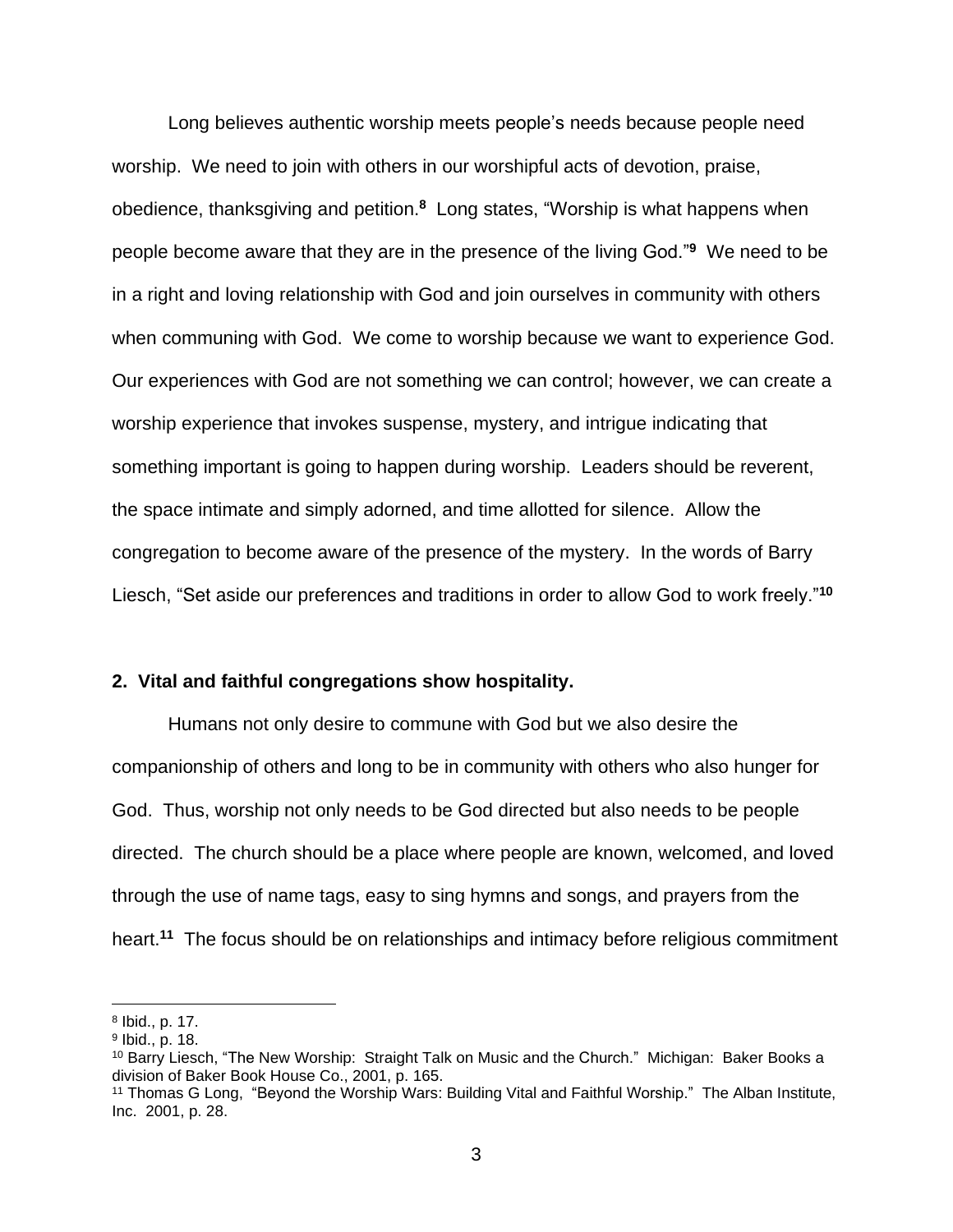and membership. Congregations must welcome the stranger with diverse theological perspectives, think deeply, and accept questions and doubts as essential to faith formation trusting that each person has something of value to contribute to the understanding and practice of the faith.**<sup>12</sup>** Welcoming the wisdom of the stranger will reminds us that we are a faith, active in love, seeking justice and joy; compassion and peace, for all of God's creation. Christine Pohl states, "A life of hospitality begins in worship, with a recognition of God's grace and generosity. Hospitality is not first a duty and responsibility; it is first a response of love and gratitude for God's love and welcome to us."**<sup>13</sup>** We can extend this welcome through helpful greeters, clear signage, comfortable spaces with room for conversation, and above all a congregation with a spirit and attitude for welcoming all of God's people by name. Most importantly, we must recognize and receive the gifts that people bring to our church body and allow them to participate in all aspects of the worship experience.

#### **3. Vital and faithful congregations display the sense of drama in worship.**

The telling of God's story, through the use of the Gospel in the bible, evokes a worship experience that involves word and gesture; movement and narration, with the help of prayers, hymns, and recitations.<sup>14</sup> Worship is a play. The worshipers are the

<sup>12</sup> Palmyra Church of the Brethren website history page, <https://www.palmyracob.org/about-us/history/> <sup>13</sup> Christine D. Pohl, "Making Room: Recovering Hospitality as a Christian Tradition." Michigan: Eerdmans, 1999, p. 172.

<sup>&</sup>lt;sup>14</sup> Thomas G Long, "Beyond the Worship Wars: Building Vital and Faithful Worship." The Alban Institute, Inc. 2001, p. 43.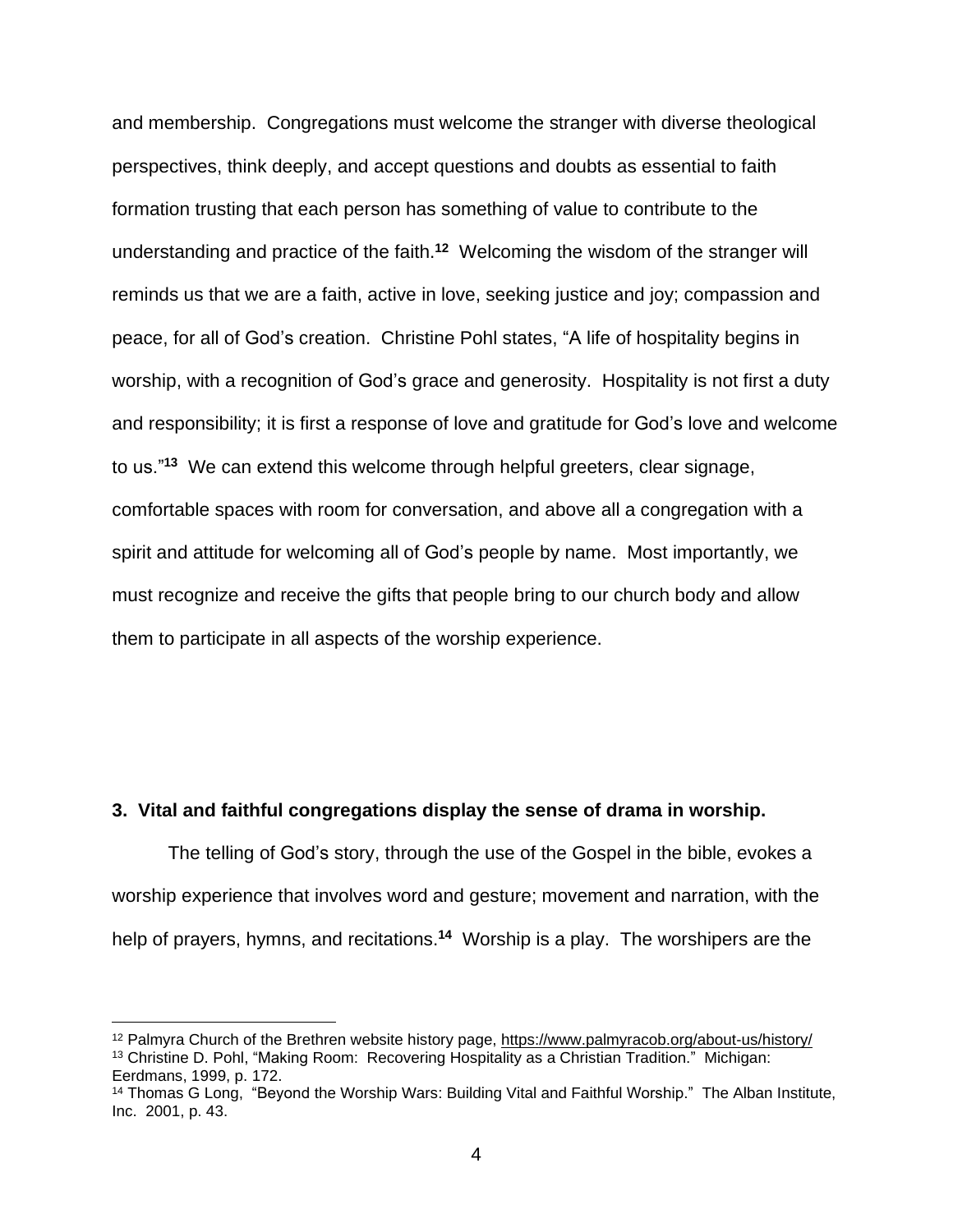actors and God is the audience.**<sup>15</sup>** Everyone in the congregation participates as they strive for excellence, not perfection, in worship. The order of the service provides the narrative that shapes the worship and gives it meaning, thus it must be logically constructed to ensure proper flow and pacing. The possibilities to enliven each scene of the service, gathering, word, meal, and sending, are endless so every congregation should ask themselves how each scene can be more visible, clear in its meaning, and invite participation. Keep in mind, worship is an active lifestyle involving a task to do and a service to render. For this reason, worship must be rehearsed and practiced.**<sup>16</sup>** The end result is a worship service that is offered and performed for the church body. To perform is to serve and minister by carrying out an action or function. Thus, worship is a performance that involves the skillful action of the gifted church body that takes into account the wisdom of the Holy Spirit.**<sup>17</sup>**

# **4. Vital and faithful congregations embrace and utilize a variety of excellent music in many styles.**

In our diverse communities we see how our diverse musical interests conjure up a variety of emotions for all of us. For many, those emotions run deep and are tied to memories and experiences that only they can feel and remember. That is why musical decisions in a church need to be made thoughtfully and respectfully for all that worship there. It is often the music that carries the theological message that worshipers can

<sup>15</sup> Ibid., p. 44.

<sup>&</sup>lt;sup>16</sup> Barry Liesch, "The New Worship: Straight Talk on Music and the Church." Michigan: Baker Books a division of Baker Book House Co., 2001, p. 127-131.

<sup>17</sup> Ibid., p. 133, 138-139.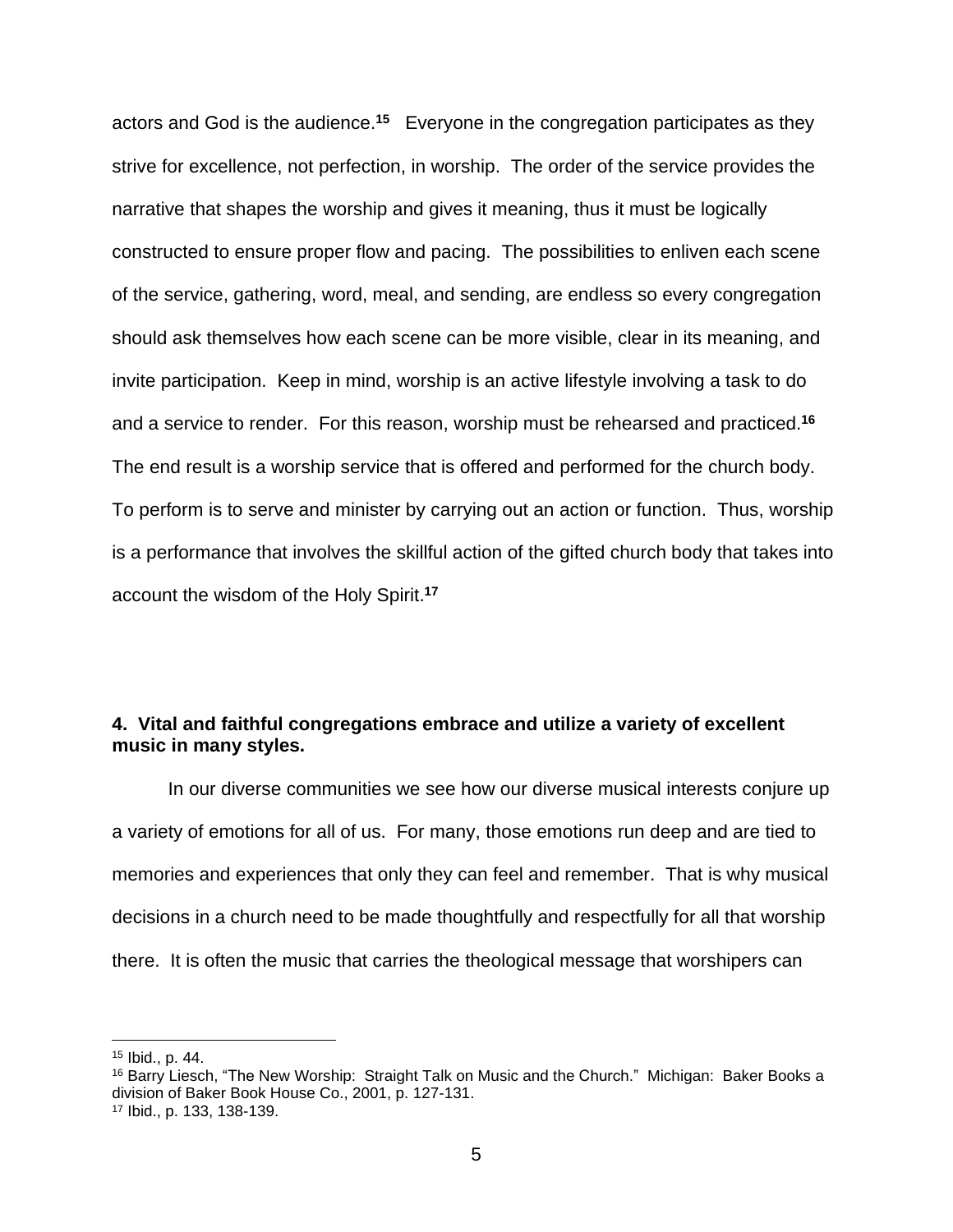recall when outside the four walls of their worship space.<sup>18</sup> This theological message conveyed through music has to reach across the generations that are gathered together in worship and this is achieved by engaging the congregation in the use of excellent music that allows them to "express the thoughts and feelings of their worship".<sup>19</sup> The variety of music styles incorporated during worship engages the assembly enhancing these thoughts and feelings. It is safe to say that not everyone likes every style of music but we must be willing to, and might I add be committed to, singing the music that we don't like for the sake of remaining a unified church family.<sup>20</sup>

Constance Cherry explains how church musicians "need to consider the quality of theology, words, and music when choosing songs for worship."<sup>21</sup> This means we must discern what is most appropriate in the context of our worship setting when choosing the hymns and songs we sing and ensure that they glorify God in spirit and in truth. Careful attention must be given to the songs we sing so that they are beneficial to the spiritual formation of the congregation. In *Worship Seeking Understanding: Windows into Christian Practice*, John D. Witvliet states, "Pastoral musicians have the important and terrifying priestly task of placing words of sung prayer on people's lips....[They] have the holy task of being stewards of God's Word."<sup>22</sup> God has entrusted musical leaders to make sure the music of worship is of God and from God.

<sup>&</sup>lt;sup>18</sup> Thomas G Long, "Beyond the Worship Wars: Building Vital and Faithful Worship." The Alban Institute, Inc. 2001, p. 54.

<sup>19</sup> Ibid., p. 62.

<sup>20</sup> Ibid., p. 64.

<sup>21</sup> Constance M Cherry, "Selecting Worship Songs: A Guide for Leaders." Indiana: Triangle Publishing, 2016, p. 2.

<sup>&</sup>lt;sup>22</sup> John D Witvliet, "Worship Seeking Understanding: Windows into Christian Practice."

Michigan: Baker Academic a division of Baker Publishing Group, 2003.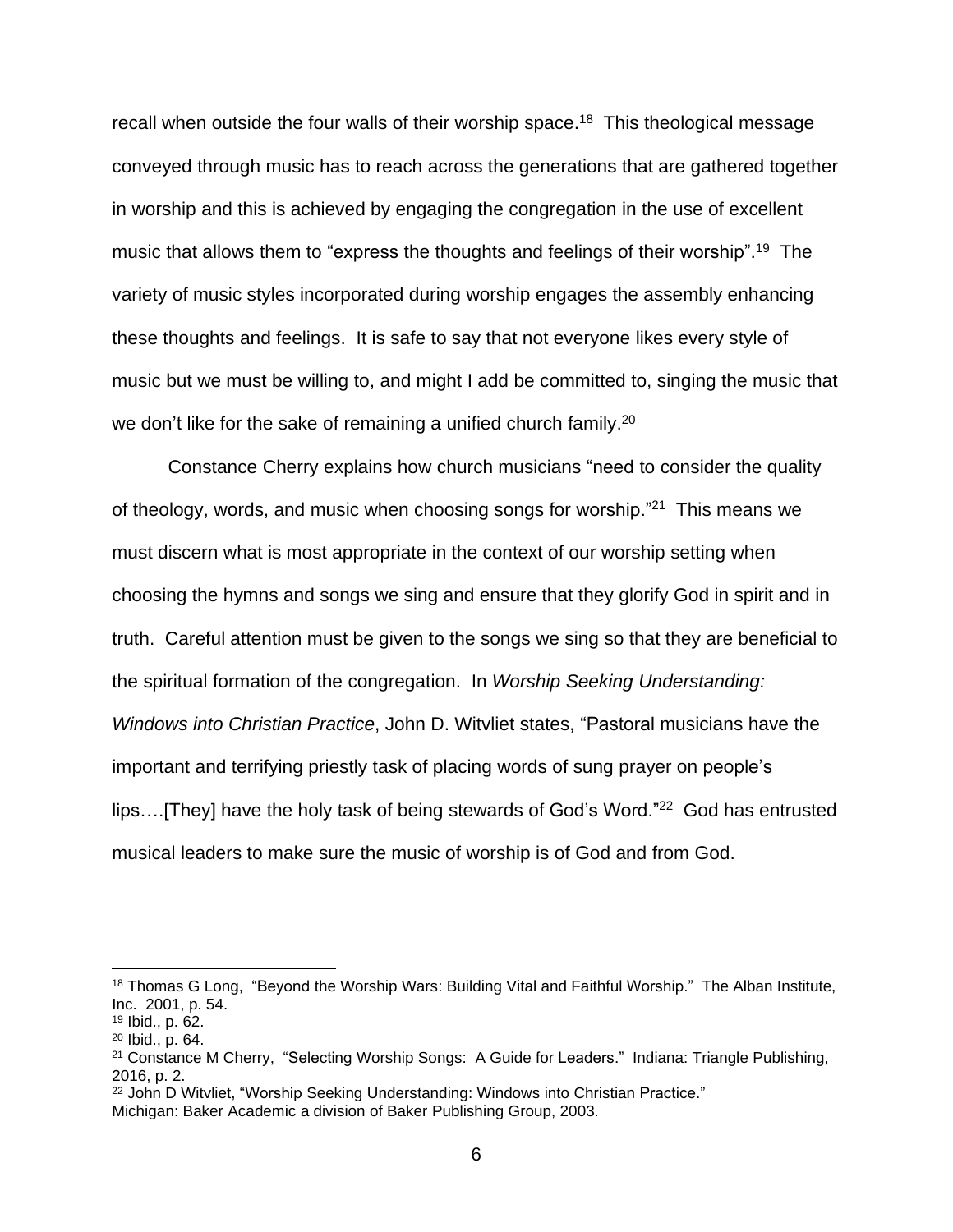Barry Liesch points out that these songs and hymns need to be singable, participatory, and impart musical shape and variety by using different vocal and instrumental techniques that vary the musical expression.<sup>23</sup> He also notes how acoustics and amplification make all the difference in congregational singing and a good worship experience so be sure to "seek for your sound booth a person who knows the sound board technically and has a musical ear."<sup>24</sup>

Music transforms lives and it is important for church musicians and leaders to remember that each congregation is different and must find its own voice when making music together. Always reflect on the music's ability to shepherd God's abiding presence into worship and let the songs provide opportunity for prayer and meditation.

#### 5**. Vital and faithful congregations creatively adapt worship spaces.**

Vital and faithful congregations have created and adapted their spaces to allow for gathering and movement which accommodates the congregation, choir, altar, baptismal font, and pulpit in a more intimate way. According to Long, "Vital congregations have made their 'houses of worship' more humble. They have opened the doors on the gathering space and made the congregational space more hospitable." In so doing, they brought "God closer to the assembly through color, art, and movement" which instills an excitement in the assembly that stirs "praise, devotion, surrender, and service".<sup>25</sup> Long points out that "Christians want the arrangement of

<sup>&</sup>lt;sup>23</sup> Barry Liesch, "The New Worship: Straight Talk on Music and the Church." Michigan: Baker Books a division of Baker Book House Co., 2001, p. 106-113. <sup>24</sup> Ibid., p. 114.

<sup>&</sup>lt;sup>25</sup> Thomas G Long, "Beyond the Worship Wars: Building Vital and Faithful Worship." The Alban Institute, Inc. 2001, p. 76.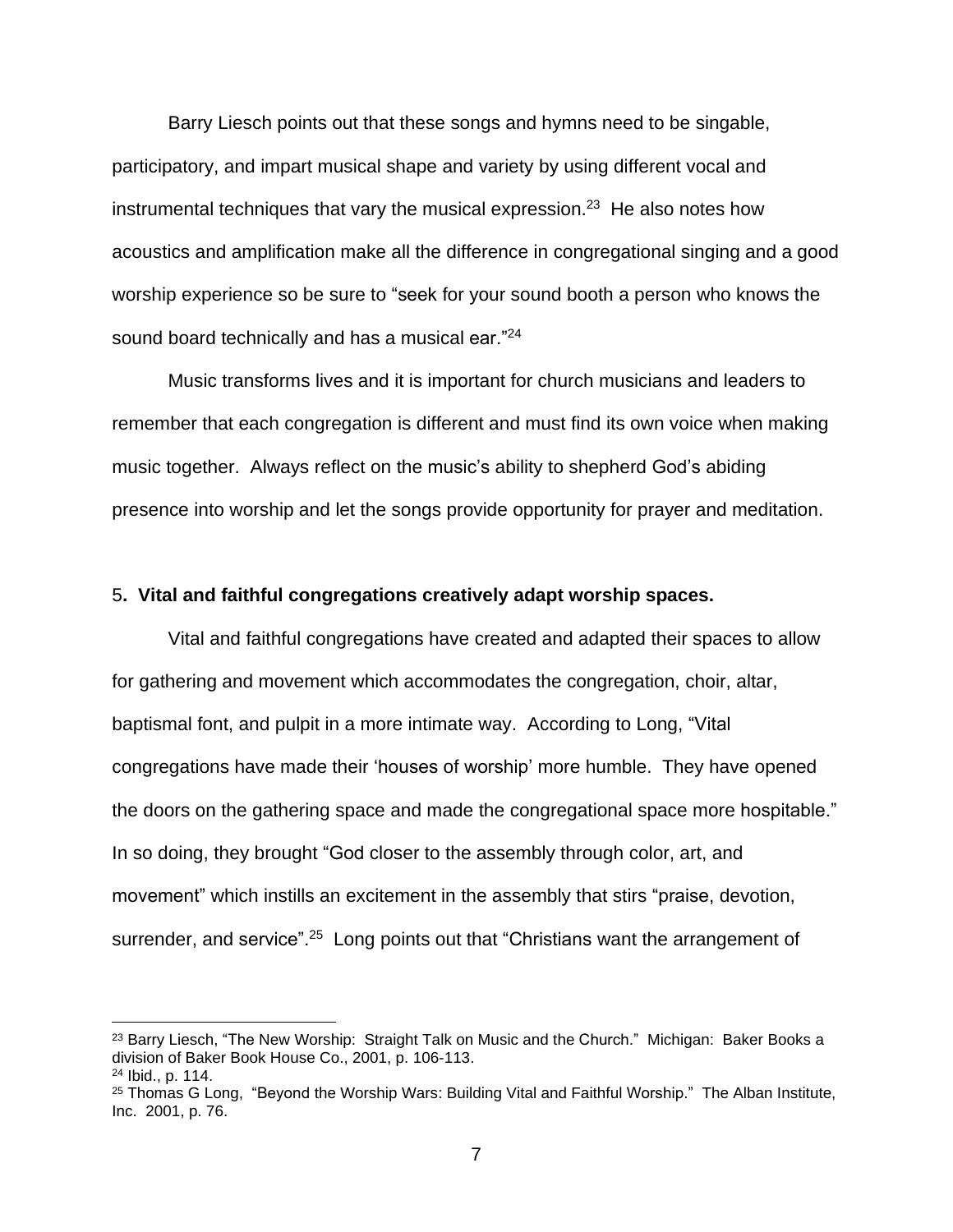worship space to communicate not only that worship happens here but also what kind of worship takes place".<sup>26</sup> Furthermore he says "A worship space is a physical expression of what the worshipers here believe about the nature of God and the character of faith".<sup>27</sup> Lastly, Long explains "A church should not say 'Look at this building; this is the church,' but instead, 'Come inside this building to be the church; enter this place to act as the church".<sup>28</sup> In just the short four years that I have been serving my congregation I have seen the worship space transform and become more hospitable. Pews have been removed, a welcome center has been established, technology updated and new signage created. And what they lack in a conducive space for intimate worship they sure make up for by the welcome they express to strangers every week.

## 6**. Vital and faithful congregations connect worship and local mission throughout the service.**

Vital congregations have a clear congregational mission and a vibrant energy for action and service that impacts worship. Service and worship complement each other and can be seen and heard as a result of what is being done in worship. Songs build community, connect us to the global church, tell the stories of God's faithfulness in challenging times and enhance the words we use in worship. Music also provides comfort, brings us hope, and guides us in service to our community. Our songs should support and affirm the mission of the church and how the church lives out its faith in the

<sup>26</sup> Ibid., p. 67.

<sup>27</sup> Ibid., p. 68.

<sup>28</sup> Ibid., p. 68.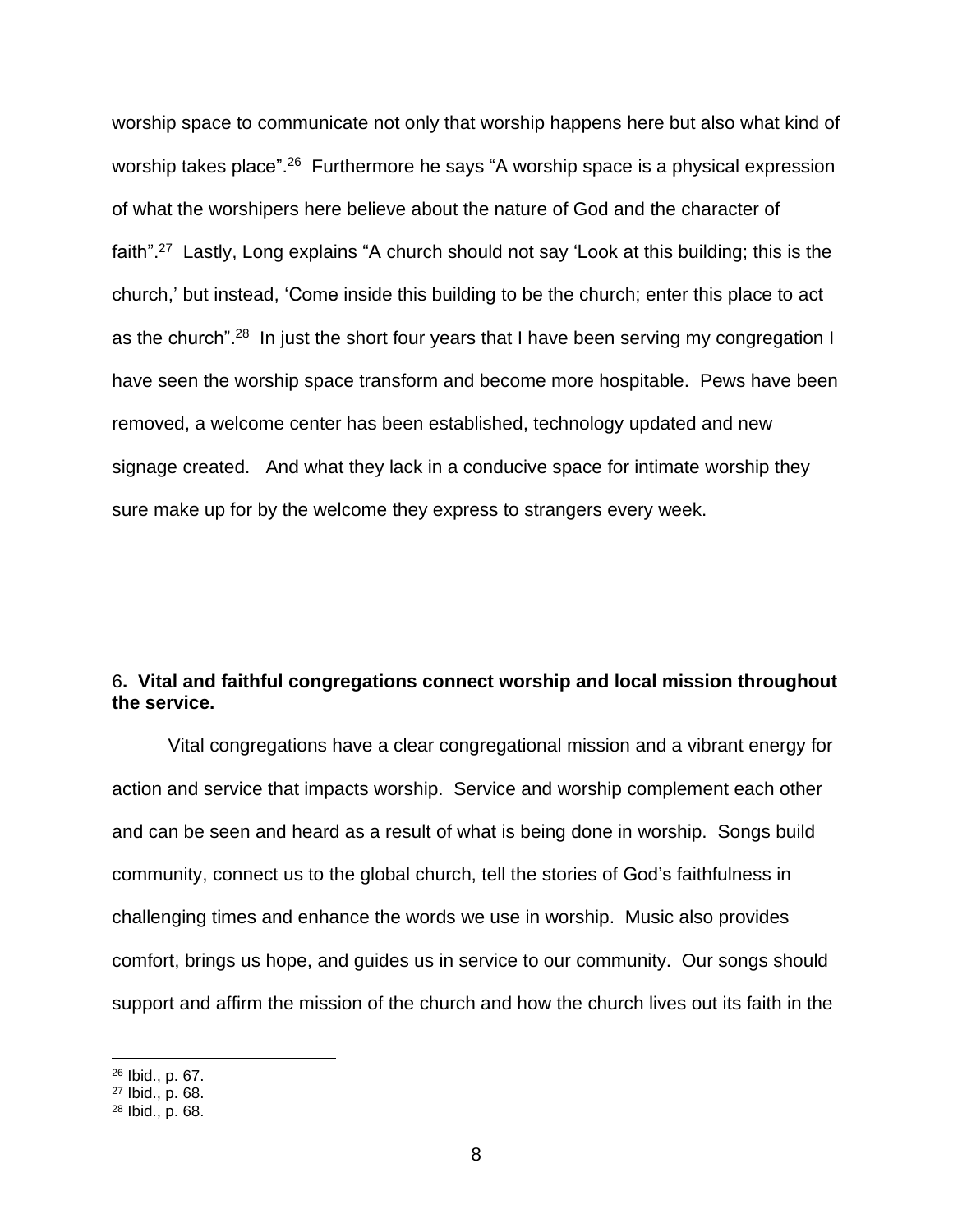community. As a result, the congregation's enthusiasm for mission will span the number of activities they participate in throughout their community and beyond which gives them their identity.<sup>29</sup> People want to come to church to join with others in offering themselves and their service to God. Be mindful of the fact that congregations are usually part of a larger denominational framework. Do not allow the beliefs, policy, polity, and mission of the denomination to cloud your judgment of a particular congregation and its mission. Many congregations within a particular denomination do not necessarily conform or adhere to all the policies of their denomination and instead choose to follow their God-given conscience. Carefully consider what each congregation is doing in their community to determine if it is a safe and inclusive space for worship open to the work of God and the Holy Spirit in and among their diverse neighborhoods.

Hymn composer David Haas confirms, "We are called to act with justice, we are called to love tenderly; we are called to serve one another; to walk humbly with God." $30$ 

### **7. Vital and faithful congregations employ worship elements and responses that are ordered and known by heart.**

Worship done by heart is effective because there is a "stable order of service that is meaningful and suspenseful and is in the memory bank of congregational responses."**<sup>31</sup>** Worshipers gravitate toward repetitive patterns that remain fairly constant

<sup>29</sup> Ibid., 78-83.

<sup>30</sup> Evangelical Lutheran Church in America, and Evangelical Lutheran Church in Canada. Evangelical Lutheran Worship. Minneapolis, MN: Augsburg Fortress, 2007.

<sup>&</sup>lt;sup>31</sup> Thomas G Long, "Beyond the Worship Wars: Building Vital and Faithful Worship." The Alban Institute, Inc. 2001, p. 87.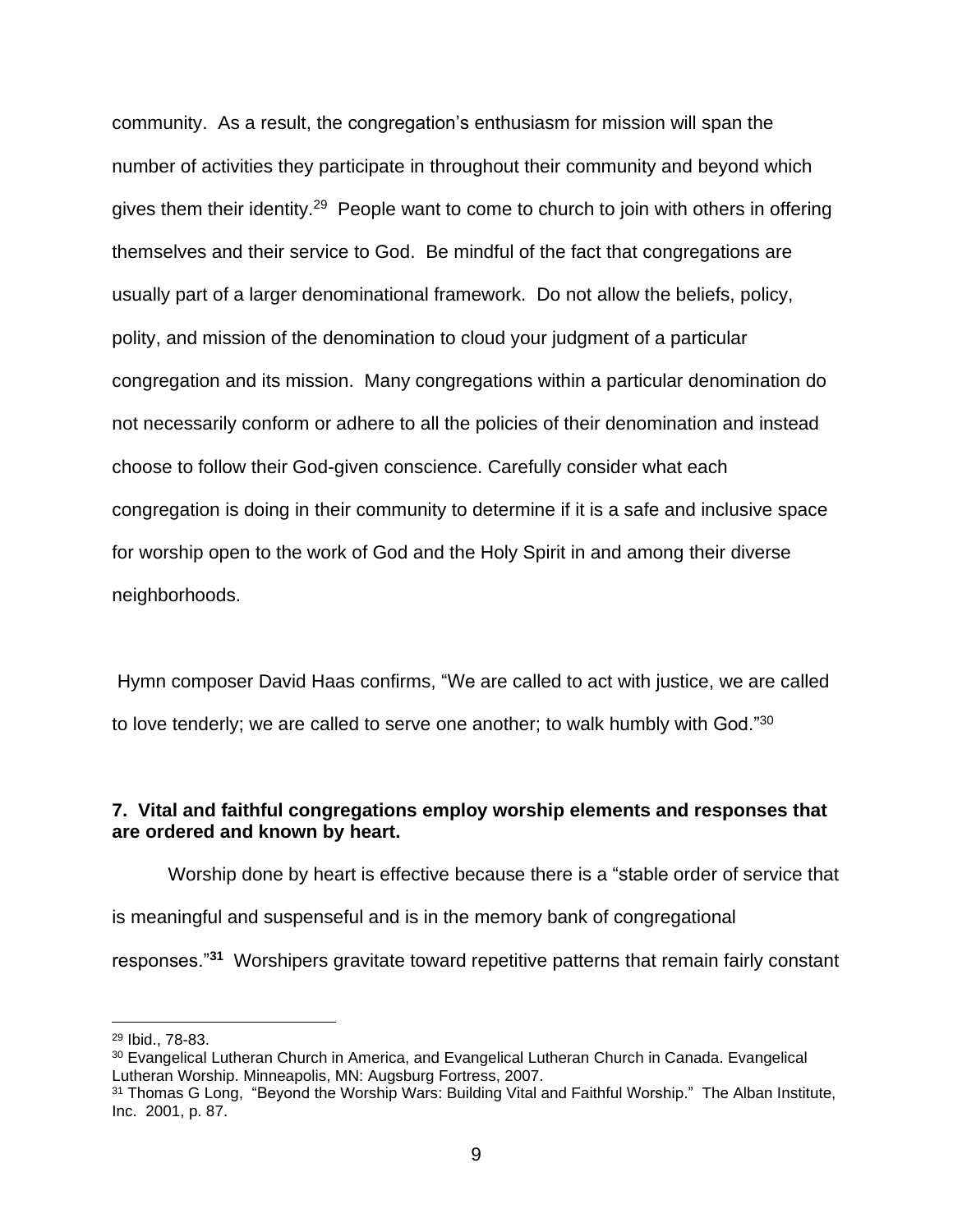over time and that are also filled with action and drama which moves toward resolution. These events in worship contain actions and words which the congregation has committed to memory allowing them to focus their attention on the Gospel and on God. A congregation that knows the motions, knows the words, and knows the songs by heart is free to devoutly worship the Father, Son, and Holy Spirit alongside the others gathered there. However, keep in mind that on any given Sunday you may have visitors in the assembly who are not familiar with your repetitive order of service. Remember to be hospitable every Sunday by offering direction and guidance as you progress through worship. Treat every Sunday as if it is a new experience for everyone that is assembled there. To help with this, churches may want to consider using screens or monitors to project parts of the worship service. Responsive readings and prayers as well as song texts and music can be projected freeing up the assembly to engage as one body without having to page through worship guides and hymnals.

### **8. Vital and faithful congregations end worship joyfully.**

As stated before, most churches follow a worship structure in which the assembly gathers, receives the word of God, shares a meal, and then is dismissed to serve God and others. This pattern of worship has movement that gets us from here to there. Symbolically, we are in the kingdom of God at the great banquet table sharing a feast with the saints and heavenly hosts and then blessed and sent out to love and serve the Lord.**<sup>32</sup>** Moving towards a place of joy and thanksgiving in worship involves a mix of soft and somber music selections along with joyful and upbeat pieces. The pastor ends the sermon with a glad affirmation of the Gospel, and the worshipers are invited to partake

<sup>32</sup> Ibid., p. 94.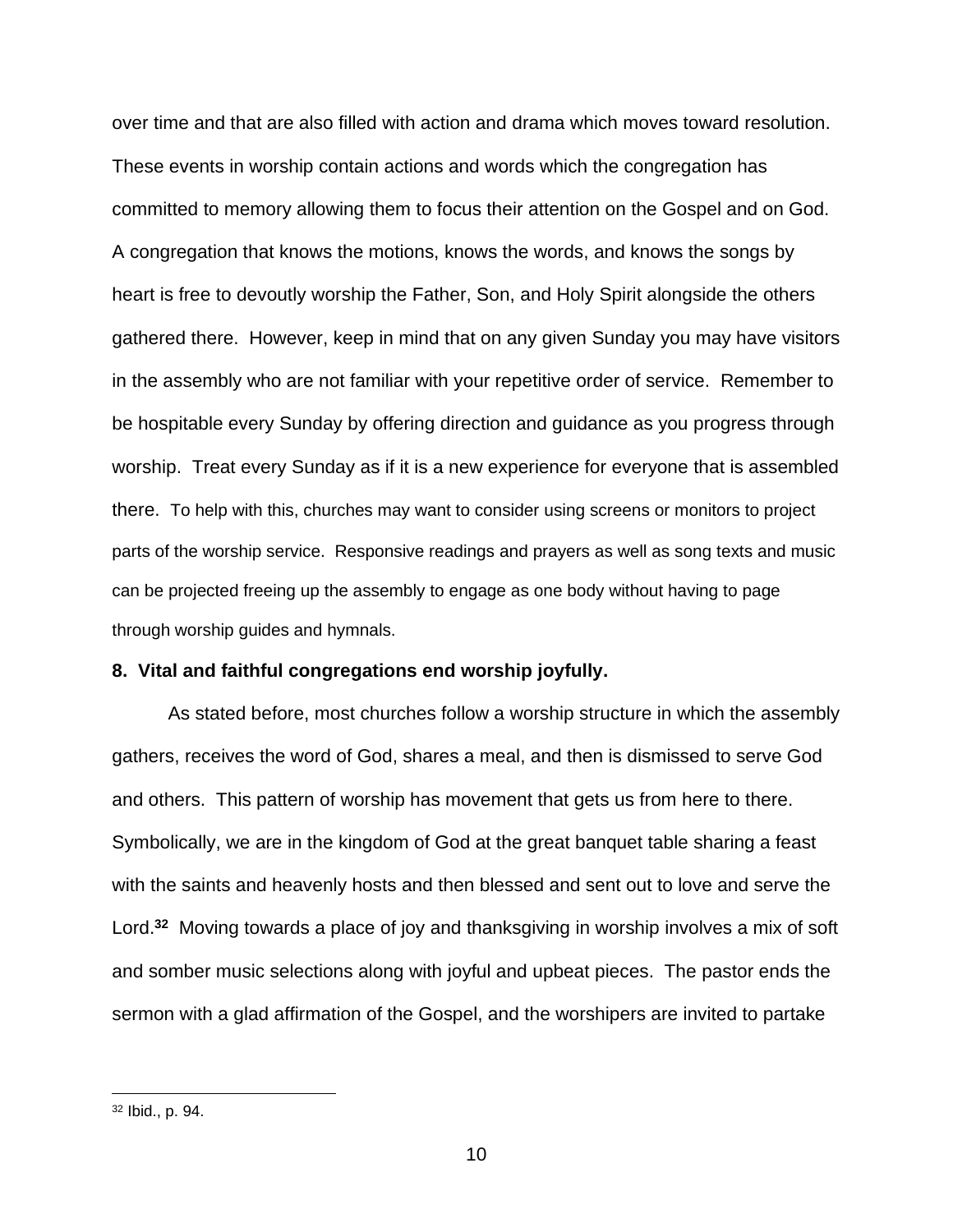in the meal by coming forward to the communion table. There is a time to celebrate and rejoice through music, singing, and dance because the good news has been made known. Long explains, "By moving along the pilgrim way in worship, the congregation will arrive at the place where they can glimpse their destination, and nothing can hold back the celebration."**<sup>33</sup>**

#### **9. Vital and faithful congregations have strong worship leaders/pastors.**

According to Long, the Christian church gathers around the presence of God in Christ, not around a pastor or other human being. The role of the clergy in a Christian community is to serve and enable the congregation to exercise its discipleship. The church belongs to Christ, and the Holy Spirit empowers all of its members to be ministers. However, the skills and the gifts of pastoral leadership do matter.<sup>34</sup> What the leadership of the church does or doesn't do has a direct correlation to the quality of congregational life, the spirit of worship, and the appeal of the church to visitors.

By virtue of ordination, clergy have the authority to bless others, are willing to lead and serve, and create hospitable worship that allows for the sharing of gifts. No matter their credentials, skillful and gifted church leaders establish and maintain positive relationships with those they serve. They are kind and show a genuine interest in the lives of those in the assembly. They lovingly encourage the best from their congregations and invite them to put their gifts and skills into service. They share the leadership of worship with others and are aware of God's presence during worship which shows in the way they act and speak with the assembly. They handle the elements,

<sup>33</sup> Ibid., p. 96.

<sup>34</sup> Ibid., p. 97.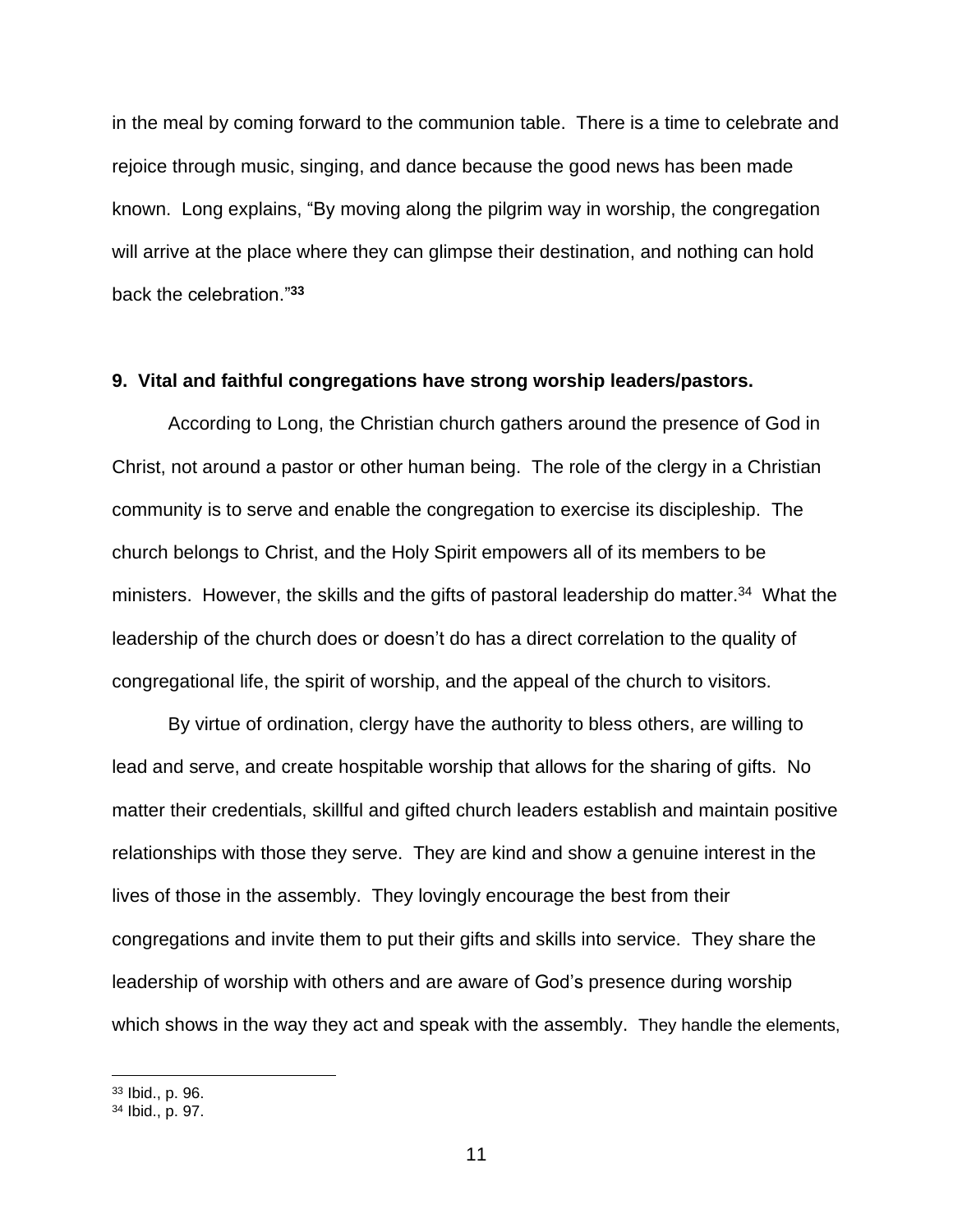objects, and symbols of worship with a loving and calm reverence as they speak warmly with

spirit and invite the congregation to worship.

When exploring the possibility of revitalizing worship in your intergenerational

church setting, Long suggests you keep the following in mind:<sup>35</sup>

1. Worship renewal requires strong leadership from the pastor who must take charge in directing the change and implementing the vision.

2. Change will cause conflict. Be prepared for the complaints as you graciously lead the church to a new and significant place in worship without arrogance.

3. Involve the key leaders of the congregation as you seek input and guidance about your vision for change. Educate the leaders on your vision and allow them to help plan and implement the changes in worship with the help of the congregation. Remember, people like to join with others in offering themselves and their service to God.

4. Publicly educate the congregation about the vision and changes in worship through articles in the newsletter, morning announcements, letters, emails, Sunday school curriculum or in the context of worship during a sermon.

Vital and faithful worship is designed to set your congregation up for success.

No deed in worship is unimportant so remember to affirm the skills and gifts of the

assembly as you enable your congregation to worship more faithfully. As we create

vital and faithful worship in the current context of intergenerational worship services, let

us aspire to live and love like Jesus as we work towards a world restored by grace and

peace.

# **Works Cited**

<sup>35</sup> Ibid., p. 107-110.